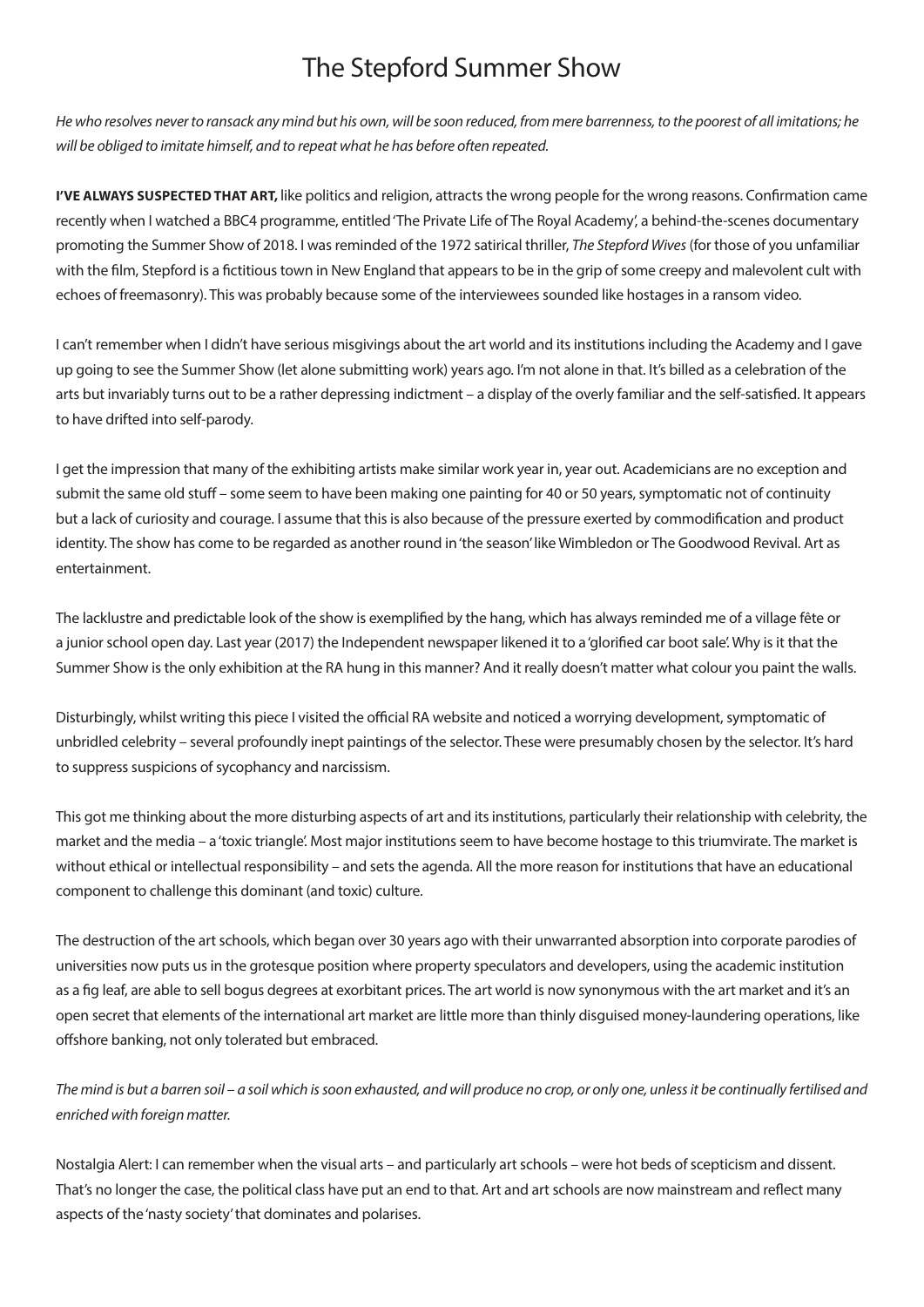Institutions are generally characterised by their lack of vision and the RA is no exception. The Munnings-Picasso debacle of 1949 epitomises a smugness and insularity that still pervades. It's a false hope to expect institutions and academies to do anything other than endorse consensus and embrace intellectual orthodoxy but here's the 'upside' – the RA Schools, by virtue of their independence and resources, have the autonomy that could allow them to forge a different path, particularly when it comes to art education – something that no state sector university could now countenance. In fact, over the last 30 years there has been a seismic shift to the right in education, caused predominantly by the imposition by government of corporate management methodology and values. I witnessed this as a visiting lecturer at Goldsmiths during the 1980s where any discussion of art and ethics was rapidly shut down by senior tutors. YBA mythology lays claim to the ideas of Duchamp but in reality, Thatcher was much more influential. It's often overlooked that much conceptual art of the 1960s was anti-capitalist, challenging the dominance of the market and the commodification of the art object.

## *There is no expedient to which man will not resort to avoid the real labour of thinking.*

The RA Schools reflect this problem. They've long had a reputation for tired leadership and an absence of intellectual rigour. The most positive and oft-repeated account by ex-students is that, 'It was a free studio in the middle of London for three years' – no mention of the educational experience, which by all accounts left much to be desired. In the past, women who've studied there have reported sexual harassment by staff – a problem that isn't unique to the RA, but socially ubiquitous. Recent reports also suggest that a creeping form of misandry goes unchecked.

Historically, students have had to organise their own study visits. Students also invited visiting artists into the schools, often without the approval or support of the staff. Some Academicians think that teaching postgraduate students drawing would turn the tide but the problem has to be addressed at undergraduate level – the idea of remedial teaching at postgraduate level is entirely inappropriate. This is symptomatic of a more profound problem. I don't believe that the Academy Schools deliver a postgraduate programme, students are taught at an undergraduate level. Their experience amounts to three further years of undergraduate study. The Academy needs to overhaul its teaching philosophy (if it has one) and abandon its reliance upon approval and disapproval – a method of teaching that is wrong-headed and utterly obsolete – at any level.

It's the issue of approval and disapproval – or patronage – that brings me back to the Summer Show. I've sat on numerous selection committees with established artists, some of whom were Academicians, and I've been constantly irritated by their method of selection – it relies entirely upon what they like or dislike. A misplaced sense of self-importance and complacency encourages the mistaken belief that taste, whim and prejudice can pass as criteria. Celebrity culture encourages this fallacy to flourish and some of the credit must go to Facebook with its faux-friendly, yet controlling use of the word, 'like'. Social media has a detrimental effect upon education when mixed with a sense of entitlement brought about by umpteen 'likes'. As a result, students are challenging tutorial guidance because they have 'followers'. 'How can you say that when I have 1014 likes on Instagram and 273 followers on Twitter?'

A greater breadth of knowledge and understanding, coupled with the ability to empathise, would make for a better learning experience across the board. Art schools (the RA included) should be offering the opportunity for alternative visions to flourish; the kinds that embrace empathy, generosity and curiosity.

*Nothing comes from nothing – invention strictly speaking, is little more than a new combination of those images which have been previously gathered and deposited in the memory.*

You might be thinking that I'm critical of the Academy because I'm not an Academician. Nothing could be further from the truth – I'd rather open an artery! It's hard to imagine anything more dispiriting than spending what time I have left hanging around with artist impersonators. However, having said that, I do believe that the RA Schools may be the last bastion of the independent art school.